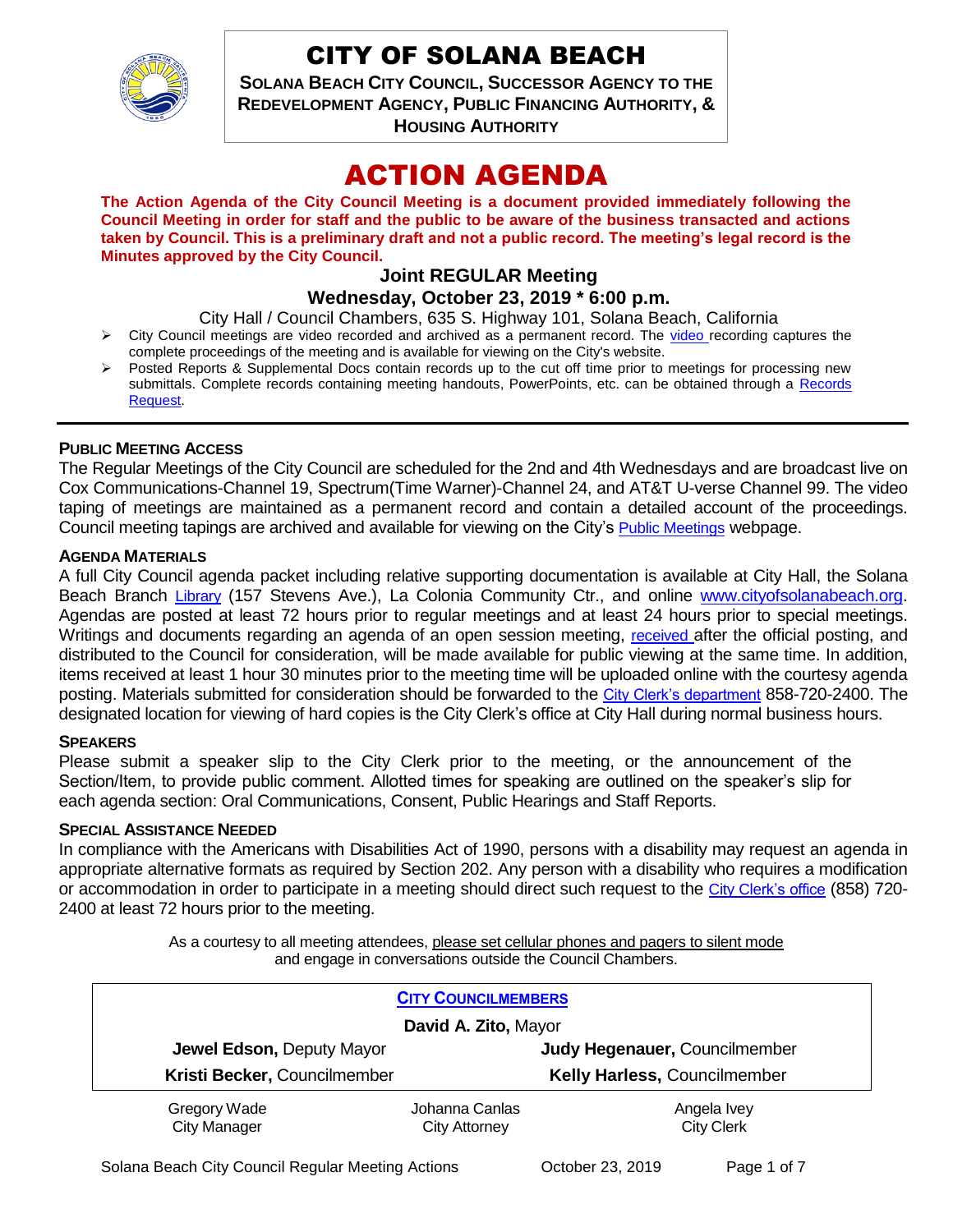## SPEAKERS:

Please submit your speaker slip to the City Clerk prior to the meeting or the announcement of the Item. Allotted times for speaking are outlined on the speaker's slip for Oral Communications, Consent, Public Hearings and Staff Reports.

## READING OF ORDINANCES AND RESOLUTIONS:

Pursuant to [Solana Beach Municipal Code](mailto:https://www.codepublishing.com/CA/SolanaBeach/) Section 2.04.460, at the time of introduction or adoption of an ordinance or adoption of a resolution, the same shall not be read in full unless after the reading of the title, further reading is requested by a member of the Council. If any Councilmember so requests, the ordinance or resolution shall be read in full. In the absence of such a request, this section shall constitute a waiver by the council of such reading.

# **CALL TO ORDER AND ROLL CALL:**

# **CLOSED SESSION REPORT:**

# **FLAG SALUTE:**

# **APPROVAL OF AGENDA:**

# **PROCLAMATIONS/CERTIFICATES:** *Ceremonial*

Red Ribbon Week

# **ORAL COMMUNICATIONS:**

This portion of the agenda provides an opportunity for members of the public to address the City Council on items relating to City business and not appearing on today's agenda by submitting a speaker slip (located on the back table) to the City Clerk. Comments relating to items on this evening's agenda are taken at the time the items are heard. Pursuant to the Brown Act, no action shall be taken by the City Council on public comment items. Council may refer items to the City Manager for placement on a future agenda. The maximum time allotted for each presentation is THREE MINUTES (SBMC 2.04.190). Please be aware of the timer light on the Council Dais.

# **COUNCIL COMMUNITY ANNOUNCEMENTS / COMMENTARY:**

*An opportunity for City Council to make brief announcements or report on their activities. These items are not agendized for official City business with no action or substantive discussion.* 

# **A. CONSENT CALENDAR:** (Action Items) (A.1. - A.5.)

Items listed on the Consent Calendar are to be acted in a single action of the City Council unless pulled for discussion. Any member of the public may address the City Council on an item of concern by submitting to the City Clerk a speaker slip (located on the back table) before the Consent Calendar is addressed. Those items removed from the Consent Calendar by a member of the Council will be trailed to the end of the agenda, while Consent Calendar items removed by the public will be discussed immediately after approval of the Consent Calendar.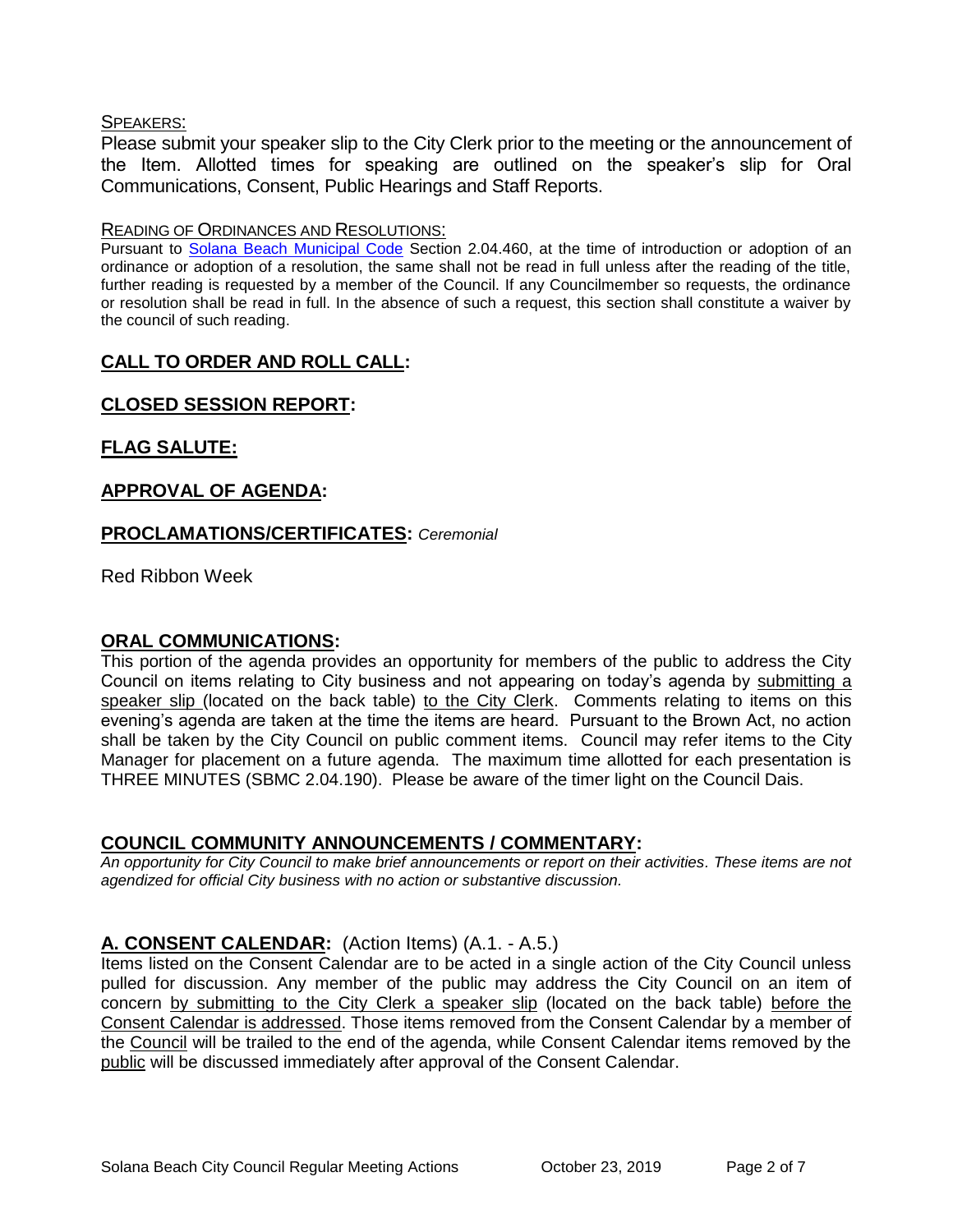# **A.1. Minutes of the City Council.**

Recommendation: That the City Council

1. Approve the Minutes of the City Council Meetings held May 22, 2019 and July 10, 2019.

#### [Item A.1. Report \(click here\)](https://solanabeach.govoffice3.com/vertical/Sites/%7B840804C2-F869-4904-9AE3-720581350CE7%7D/uploads/Item_A.1._Report_(click_here)_10-23-19_-_O.pdf)

*Posted Reports & Supplemental Docs contain records up to the cut off time, prior to the start of the meeting, for processing new submittals. The final official record containing handouts, PowerPoints, etc. can be obtained through a Records Request to the City Clerk's Office.* **COUNCIL ACTION: Approved 5/0**

#### **A.2. Register Of Demands.** (File 0300-30)

Recommendation: That the City Council

1. Ratify the list of demands for September 21– October 04, 2019.

#### [Item A.2. Report \(click here\)](https://solanabeach.govoffice3.com/vertical/Sites/%7B840804C2-F869-4904-9AE3-720581350CE7%7D/uploads/Item_A.2._Report_(click_here)_10-23-19_-_O.pdf)

*Posted Reports & Supplemental Docs contain records up to the cut off time, prior to the start of the meeting, for processing new submittals. The final official record containing handouts, PowerPoints, etc. can be obtained through a Records Request to the City Clerk's Office.* **COUNCIL ACTION: Approved 5/0**

#### **A.3. General Fund Adopted Budget for Fiscal Year 2019-2020 Changes.** (File 0330-30)

Recommendation: That the City Council

1. Receive the report listing changes made to the Fiscal Year 2019-2020 General Fund Adopted Budget.

#### [Item A.3. Report \(click here\)](https://solanabeach.govoffice3.com/vertical/Sites/%7B840804C2-F869-4904-9AE3-720581350CE7%7D/uploads/Item_A.3._Report_(click_here)_10-23-19_-_O.pdf)

*Posted Reports & Supplemental Docs contain records up to the cut off time, prior to the start of the meeting, for processing new submittals. The final official record containing handouts, PowerPoints, etc. can be obtained through a Records Request to the City Clerk's Office.* **COUNCIL ACTION: Approved 5/0**

## **A.4. Emergency Storm Drainpipe Repairs in the Solana Beach Towne Centre Notice of Completion** (File 0850-40)

Recommendation: That the City Council

#### 1. Adopt **Resolution 2019-142**:

- a. Accepting as complete the Emergency Storm Drainpipe Repairs in the Solana Beach Towne Centre Project, performed by Crest Equipment, Inc.
- b. Authorizing the City Clerk to file a Notice of Completion for this project.

#### [Item A.4. Report \(click here\)](https://solanabeach.govoffice3.com/vertical/Sites/%7B840804C2-F869-4904-9AE3-720581350CE7%7D/uploads/Item_A.4._Report_(click_here)_10-23-19_-_O.pdf)

*Posted Reports & Supplemental Docs contain records up to the cut off time, prior to the start of the meeting, for processing new submittals. The final official record containing handouts, PowerPoints, etc. can be obtained through a Records Request to the City Clerk's Office.* **COUNCIL ACTION: Approved 5/0**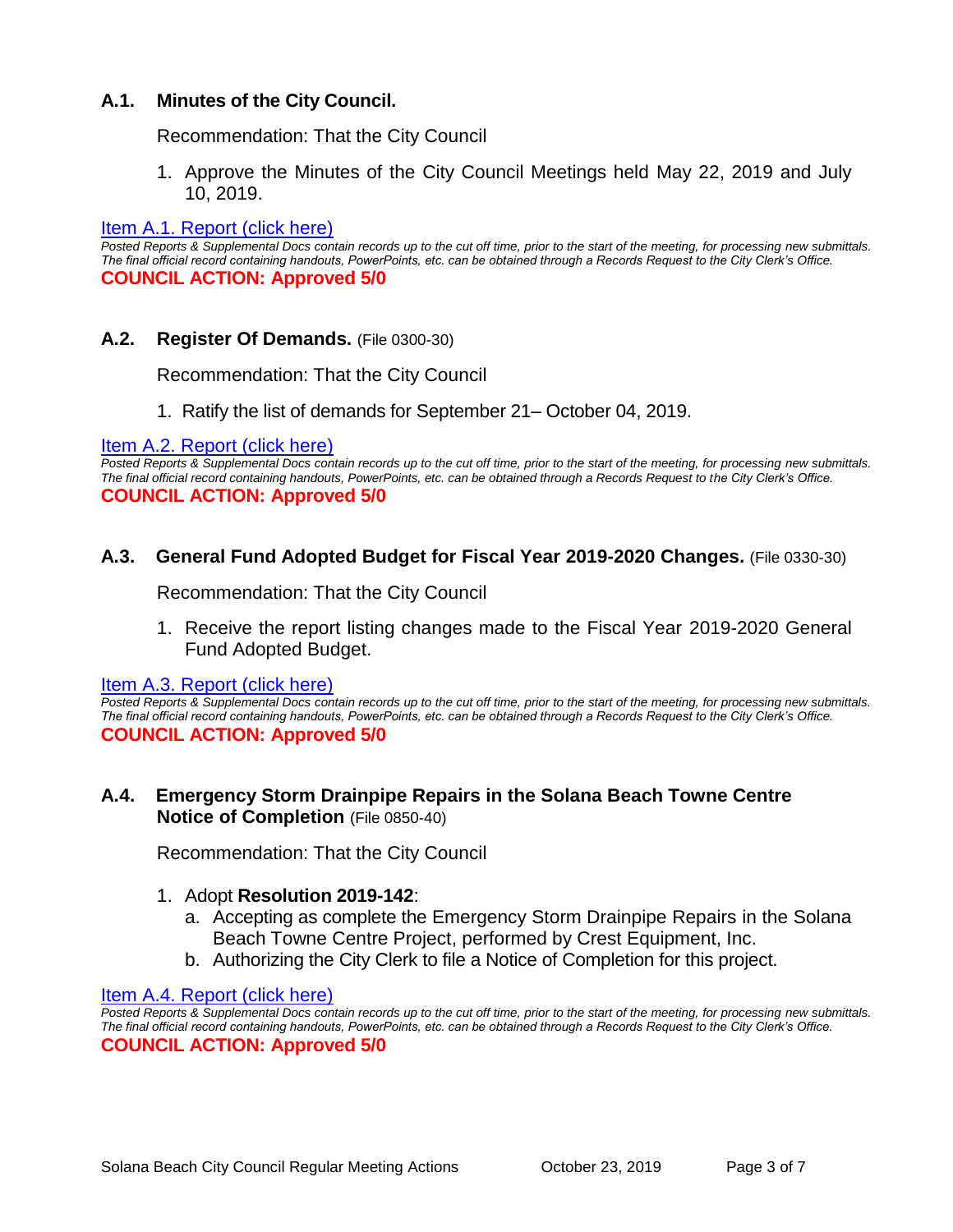# **A.5. 2019 City Streets Concrete Repairs Project – Notice of Completion.** (File 0820-35)

Recommendation: That the City Council

## 2. Adopt **Resolution 2019-037**:

- a. Accepting as complete the 2019 City Streets Concrete Repairs Project, Bid 2019-02, performed by Dick Miller, Inc.
- b. Authorizing the City Clerk to file a Notice of Completion for this project.

## [Item A.5. Report \(click here\)](https://solanabeach.govoffice3.com/vertical/Sites/%7B840804C2-F869-4904-9AE3-720581350CE7%7D/uploads/Item_A.5._Report_(click_here)_10-23-19_-_O.pdf)

*Posted Reports & Supplemental Docs contain records up to the cut off time, prior to the start of the meeting, for processing new submittals. The final official record containing handouts, PowerPoints, etc. can be obtained through a Records Request to the City Clerk's Office.* **COUNCIL ACTION: Approved 5/0**

# **B. PUBLIC HEARINGS:** (B.1. – B.2.)

This portion of the agenda provides citizens an opportunity to express their views on a specific issue as required by law after proper noticing by submitting a speaker slip (located on the back table) to the City Clerk. After considering all of the evidence, including written materials and oral testimony, the City Council must make a decision supported by findings and the findings must be supported by substantial evidence in the record. An applicant or designee(s) for a private development/business project, for which the public hearing is being held, is allotted a total of fifteen minutes to speak, as per SBMC 2.04.210. A portion of the fifteen minutes may be saved to respond to those who speak in opposition. All other speakers have three minutes each. Please be aware of the timer light on the Council Dais.

# **B.1. Public Hearing: Introduce (1 st Reading) Ordinance 506 – Building and Fire Code Updates.** (File 0250-70)

Recommendation: That the City Council

- 1. Conduct the Public Hearing: Open the Public Hearing; Report Council Disclosures; Receive Public Testimony; Close the Public Hearing.
- 2. Find the project categorically exempt from CEQA under Section 15061(b)(3) of the CEQA Guidelines.
- 3. Introduce **Ordinance 506** (1st Reading).

## [Item B.1. Report \(click here\)](https://solanabeach.govoffice3.com/vertical/Sites/%7B840804C2-F869-4904-9AE3-720581350CE7%7D/uploads/Item_B.1._Report_(click_here)_10-23-19_-_O.pdf)

*Posted Reports & Supplemental Docs contain records up to the cut off time, prior to the start of the meeting, for processing new submittals. The final official record containing handouts, PowerPoints, etc. can be obtained through a Records Request to the City Clerk's Office.* **COUNCIL ACTION: Approved 5/0**

# **B.2. Public Hearing: 731 Avocado, Applicant: Harris, Case 17-18-15.** (File 0600-40)

The proposed project meets the minimum objective requirements under the SBMC, may be found to be consistent with the General Plan and may be found, as conditioned, to meet the discretionary findings required as discussed in this report to approve a DRP and administratively issue a SDP. Therefore, Staff recommends that the City Council:

- 1. Conduct the Public Hearing: Open the Public Hearing, Report Council Disclosures, Receive Public Testimony, and Close the Public Hearing.
- 2. Find the project exempt from the California Environmental Quality Act pursuant to Section 15303 of the State CEQA Guidelines; and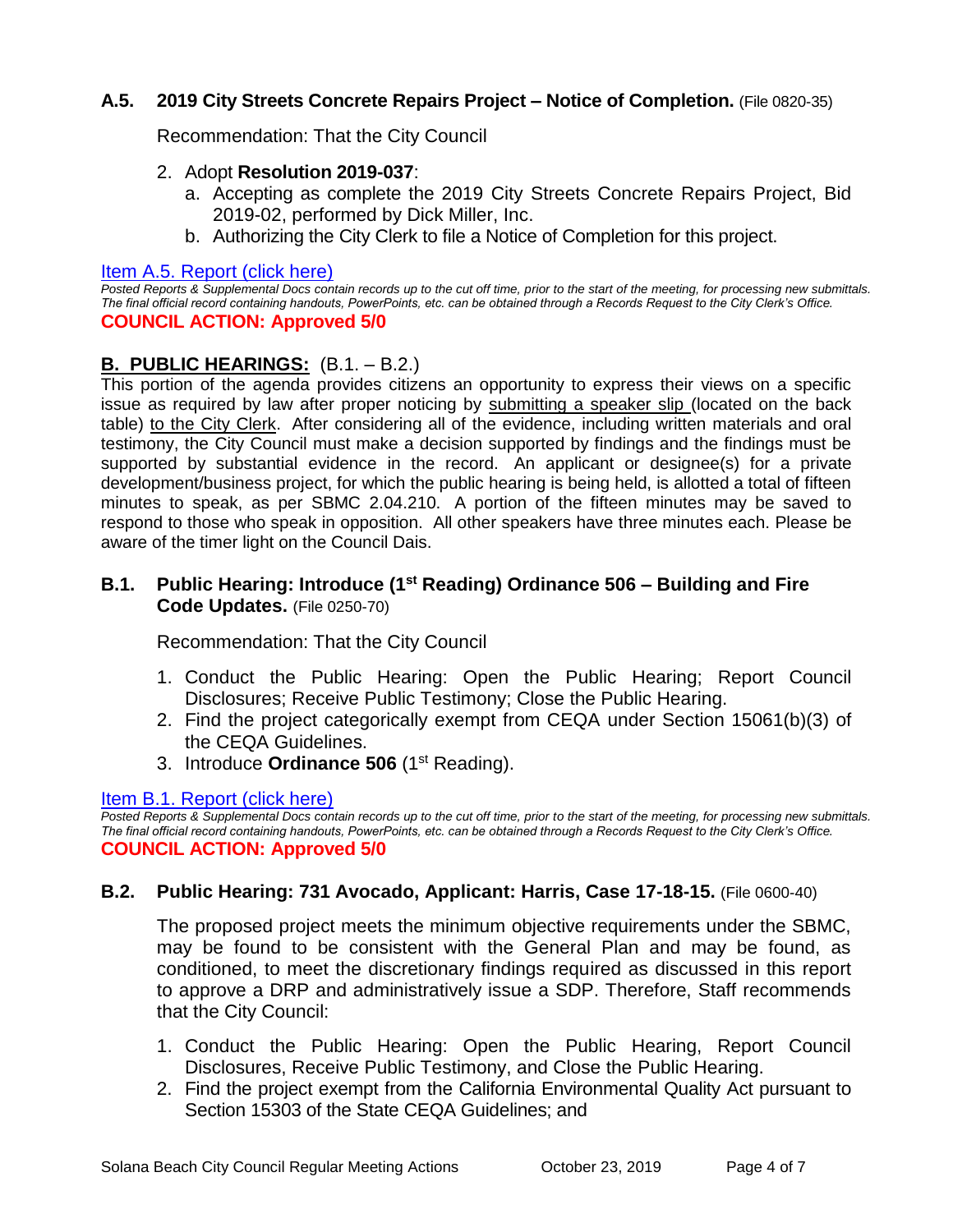- 3. If the City Council makes the requisite findings and approves the project, adopt **Resolution 2019-138** conditionally approving a Development Review Permit (DRP) and Structure Development Permit (SDP) to demolish the existing singlefamily residence and construct a replacement two-story, single-family residence with an attached garage and perform associated site improvements at 731 Avocado Place, Solana Beach.
- 4. Adopt **Resolution 2019-141** ordering the vacation of excess public street right-ofway at 731 Avocado Pl.

## [Item B.2. Report \(click here\)](https://solanabeach.govoffice3.com/vertical/Sites/%7B840804C2-F869-4904-9AE3-720581350CE7%7D/uploads/Item_B.2._Report_(click_here)_10-23-19_-_O.pdf)

[Item B.2. Staff Report Update #1 \(click here\)](https://solanabeach.govoffice3.com/vertical/Sites/%7B840804C2-F869-4904-9AE3-720581350CE7%7D/uploads/Item_B.2._Staff_Report_Update_1_-_O.pdf)

[Item B.2. Supplemental Document \(updated 10-23 at 4:20pm\)](https://solanabeach.govoffice3.com/vertical/Sites/%7B840804C2-F869-4904-9AE3-720581350CE7%7D/uploads/Item_B.2._Supplemental_Items_(10-23_at_417pm)_-_O.pdf)

*Posted Reports & Supplemental Docs contain records up to the cut off time, prior to the start of the meeting, for processing new submittals. The final official record containing handouts, PowerPoints, etc. can be obtained through a Records Request to the City Clerk's Office.* **COUNCIL ACTION: Approved 5/0 to keep the public hearing open and continue to an uncertain future meeting date for the applicant to return with a redesign.** 

# **C. STAFF REPORTS**: (C.1. - C.3.)

*Submit speaker slips to the City Clerk.*

# **C.3. Citizen Commission Appointment.** (File 0120-06)

Recommendation: That the City Council

1. Consider the applications submitted and appoint (by Council-at-large) one member to the position on the Public Arts Commission with a term expiration date of January 2020.

[Item C.3. Report \(click here\)](https://solanabeach.govoffice3.com/vertical/Sites/%7B840804C2-F869-4904-9AE3-720581350CE7%7D/uploads/Item_C.3._Report_(click_here)_10-23-19_-_O.pdf) 

#### [Item C.3. Staff Report Update #1 \(updated 10-23 at 1pm\)](https://solanabeach.govoffice3.com/vertical/Sites/%7B840804C2-F869-4904-9AE3-720581350CE7%7D/uploads/Item_C.3._Staff_Report_Update_1_(updated_10-23_at_1255pm)_-_O.pdf)

*Posted Reports & Supplemental Docs contain records up to the cut off time, prior to the start of the meeting, for processing new submittals. The final official record containing handouts, PowerPoints, etc. can be obtained through a Records Request to the City Clerk's Office.* **COUNCIL ACTION: Approved 5/0 to appointed Maggie Brown and Mike Mennie.** 

## **C.1. View Assessment Ordinance Discussion.** (File 0600-45)

Recommendation: That the City Council

1. Provide direction to staff.

[Item C.1. Report \(click here\)](https://solanabeach.govoffice3.com/vertical/Sites/%7B840804C2-F869-4904-9AE3-720581350CE7%7D/uploads/Item_C.1._Report_(click_here)_10-23-19_-_O.pdf) 

*Posted Reports & Supplemental Docs contain records up to the cut off time, prior to the start of the meeting, for processing new submittals. The final official record containing handouts, PowerPoints, etc. can be obtained through a Records Request to the City Clerk's Office.* **Discussion** 

# **C.2. Year-End Budget Adjustments for Fiscal Year 2018/19** (File 0330-30)

Recommendation: That the City Council

- 1. Accept and file the General Fund Update for Fiscal Year 2018/19.
- 2. Provide direction to Staff regarding whether to use an amount of the projected General Fund surplus to fund the PARS Irrevocable Trust for Pensions as part of a budget appropriation to the General Fund and other funds as determined by the Finance Department for Fiscal Year 2018/19.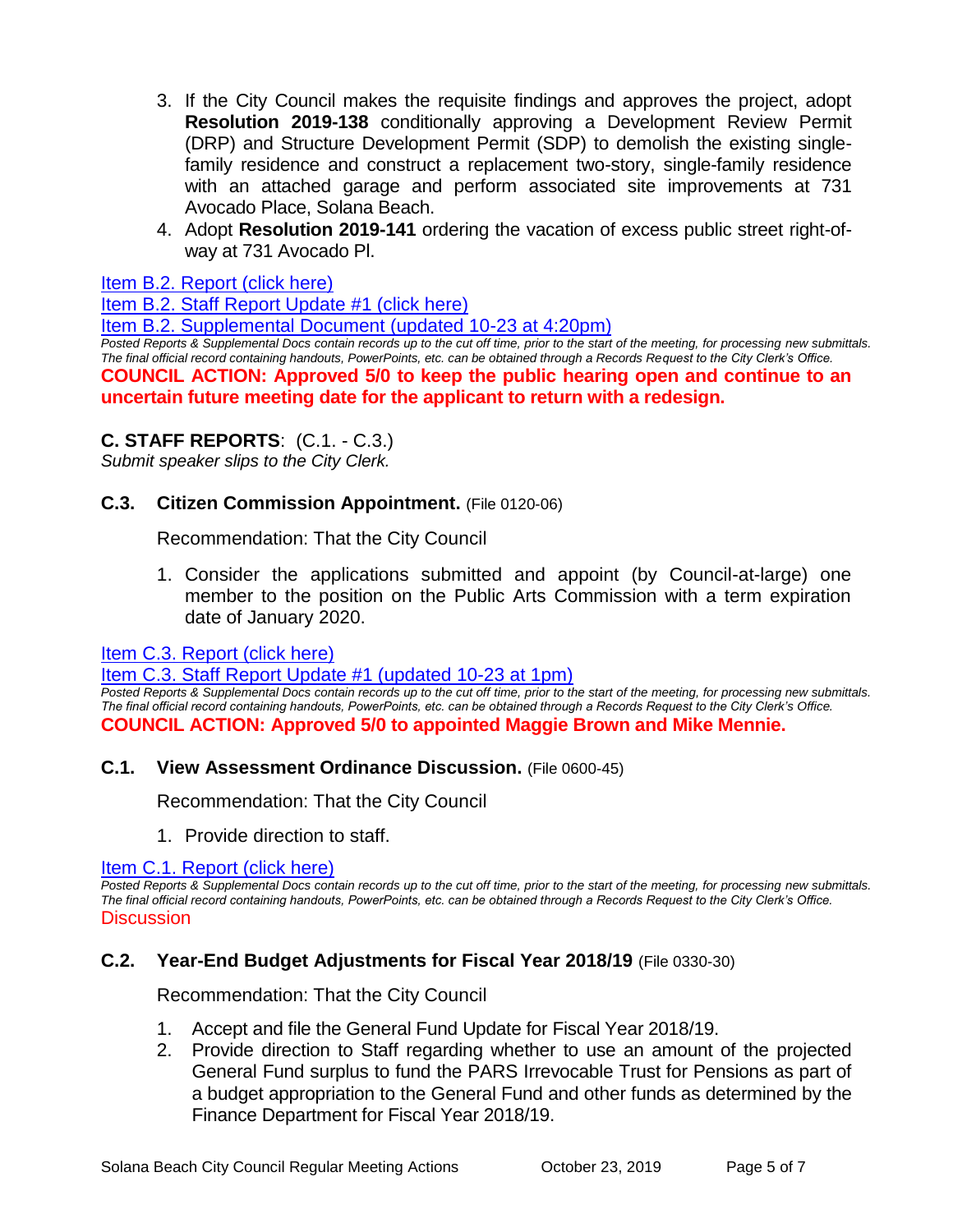- 3. Provide direction to Staff regarding whether to use an amount of the projected General Fund surplus to fund the City CIP fund.
- 4. Approve **Resolution 2019-145** revising appropriations in the Fiscal Year 2018/19 Budget.

## [Item C.2. Report \(click here\)](https://solanabeach.govoffice3.com/vertical/Sites/%7B840804C2-F869-4904-9AE3-720581350CE7%7D/uploads/Item_C.2._Report_(click_here)_10-23-19_-_O.pdf)

*Posted Reports & Supplemental Docs contain records up to the cut off time, prior to the start of the meeting, for processing new submittals. The final official record containing handouts, PowerPoints, etc. can be obtained through a Records Request to the City Clerk's Office.* **COUNCIL ACTION: Approved 5/0**

## **WORK PLAN COMMENTS:**

*Adopted June 12, 2019*

# **COMPENSATION & REIMBURSEMENT DISCLOSURE:**

GC: Article 2.3. Compensation: 53232.3. (a) Reimbursable expenses shall include, but not be limited to, meals, lodging, and travel. 53232.3 (d) Members of a legislative body shall provide brief reports on meetings attended at the expense of the local agency "*City*" at the next regular meeting of the legislative body.

# **COUNCIL COMMITTEE REPORTS:** [Council Committees](https://www.ci.solana-beach.ca.us/index.asp?SEC=584E1192-3850-46EA-B977-088AC3E81E0D&Type=B_BASIC)

## **REGIONAL COMMITTEES: (outside agencies, appointed by this Council)**

- a. City Selection Committee (meets twice a year) Primary-Edson, Alternate-Zito
- b. County Service Area 17: Primary- Harless, Alternate-Edson
- c. Escondido Creek Watershed Authority: Becker /Staff (no alternate).
- d. League of Ca. Cities' San Diego County Executive Committee: Primary-Becker, Alternate-Harless and any subcommittees.
- e. League of Ca. Cities' Local Legislative Committee: Primary-Harless, Alternate-Becker
- f. League of Ca. Cities' Coastal Cities Issues Group (CCIG): Primary-Becker, Alternate-Harless
- g. North County Dispatch JPA: Primary-Harless, Alternate-Becker
- h. North County Transit District: Primary-Edson, Alternate-Becker
- i. Regional Solid Waste Association (RSWA): Primary-Hegenauer, Alternate-Becker
- j. SANDAG: Primary-Zito, 1<sup>st</sup> Alternate-Edson, 2<sup>nd</sup> Alternate-Becker, and any subcommittees.
- k. SANDAG Shoreline Preservation Committee: Primary-Hegenauer, Alternate-Zito
- l. San Dieguito River Valley JPA: Primary-Hegenauer, Alternate-Zito
- m. San Elijo JPA: Primary-Zito, Primary-Becker, Alternate-City Manager
- n. 22nd Agricultural District Association Community Relations Committee: Primary-Edson, Primary-Harless

## **STANDING COMMITTEES: (All Primary Members)** *(Permanent Committees)*

- a. Business Liaison Committee Zito, Edson.
- b. Fire Dept. Management Governance & Organizational Evaluation Harless, Hegenauer
- c. Highway 101 / Cedros Ave. Development Committee Edson, Becker
- d. Parks and Recreation Committee Zito, Harless
- e. Public Arts Committee Edson, Hegenauer
- f. School Relations Committee Hegenauer, Harless
- g. Solana Beach-Del Mar Relations Committee Zito, Edson

# **ADJOURN:**